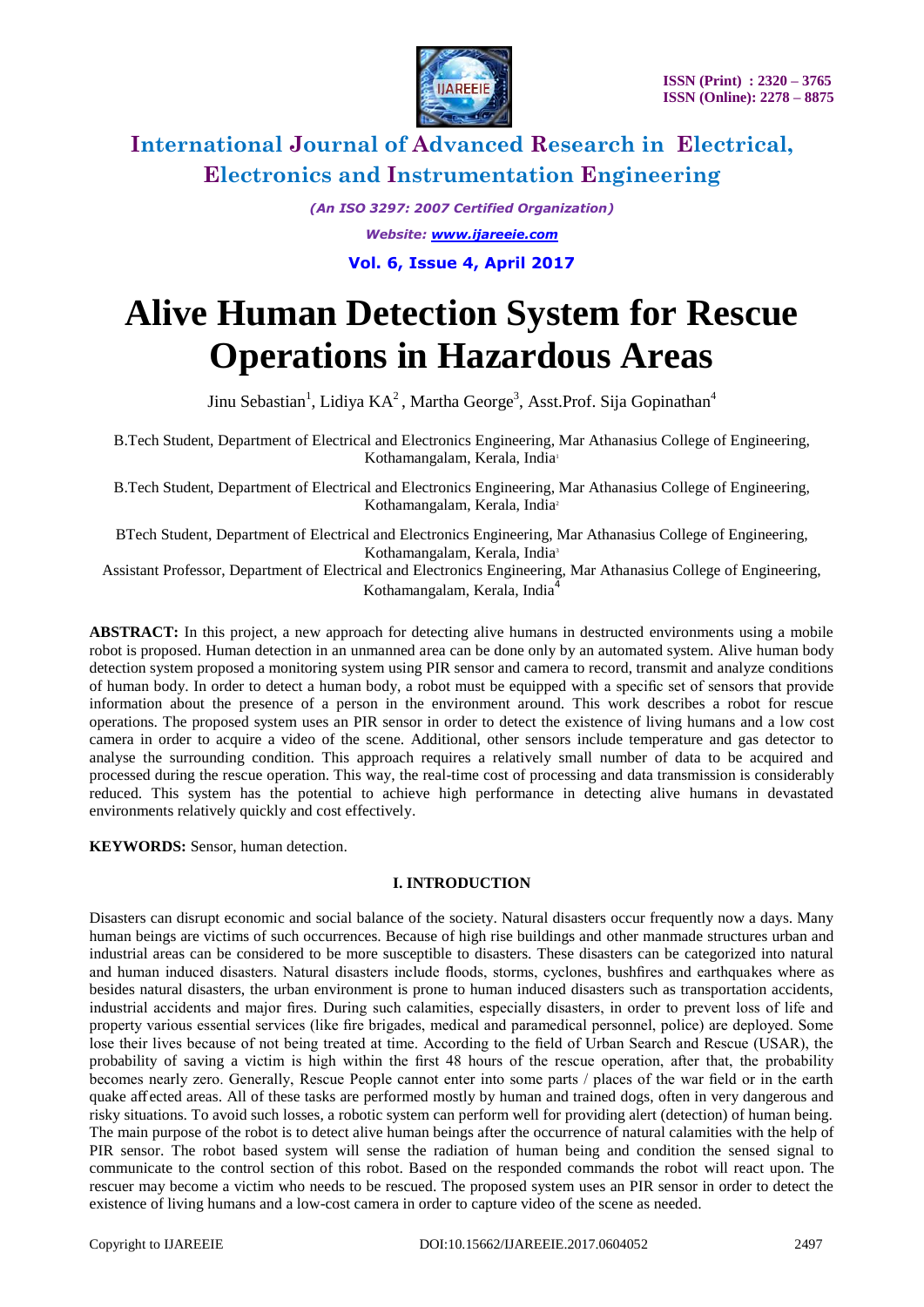

*(An ISO 3297: 2007 Certified Organization)*

*Website: [www.ijareeie.com](http://www.ijareeie.com/)*

### **Vol. 6, Issue 4, April 2017**

#### **II. RELATED WORK**

**Steve Burion et.al[1]** presented a project that aims to provide a sensor suite for human detection for the USAR robots. This study evaluated several types of sensors for detecting humans such as pyroelectric sensor, USB camera, microphone, and IR camera. The pyroelectric sensor was used to detect the human body radiation, but its limitation was its binary output. The USB camera was used for motion detection, but its limitation was its sensitivity to changes in light intensity. The microphone was used for long duration and high amplitude sound detection, but it was severely aected by noise. Lastly, the IR camera was used to detect humans by their heat image, but it was aected by other nearby hot objects. The main idea was to detect a change in the image scene by checking the values of the pixels. Several images for the scene were acquired and subtracted from each other to discover if a motion has occurred. The used technique was fairly ecient in detecting the victims. However, the robot was not fully autonomous and was dependent on the operator.

Yogesh V. Bangalkarl<sup>[2]</sup> described a paper in which a rescue robot is developed which is extensively used for military applications.PIR sensor is used to detect human. A Passive Infra Red sensor (PIR sensor) is an electronic device which measures infrared light radiating from objects in its eld of interpretation. Seeming motion is detected when an infrared source with one temperature, such as a human, passes in noticeable of an infrared source with another temperature, it detects. It acts as a motion nder. This robot uses RF technology controlled by RF remote controller. This can be enthused forward and reverse direction using geared motors of 60RPM. Also this robot can gross high-pitched turns towards left and right directions. This project uses ARM7 MCU as its controller. Also a wireless camera with voice is rim to the kit. GPS module used as an exact location tracker of robot when human body is detected is exhausted.

**Hardeep Pal Sharma et.al[3]** proposed an autonomous robotic vehicle that moves in the earthquake prone area and helps in identifying the live people and rescue operations. Hence precious life can be saved by timely detection in natural calamities even without the help of large number of rescue operators.PIR sensor is placed on a moving all direction robot that can maneuver in the earthquake prone areas. The robot is driven on a geared dc motor for increased torque and low speed and stepper motor for increased turning accuracy hence the precise control of position is monitored. The robot consists of a three wheel geared drive with DC motors attached to perform forward and reverse movement. The main disadvantage of this project was the initial cost was high and the battery back up for camera was weak.

### **III. PROPOSED METHODOLOGY**

Now days, there are a number of techniques which are purposefully used and are being build up for well management of garbage or solid waste.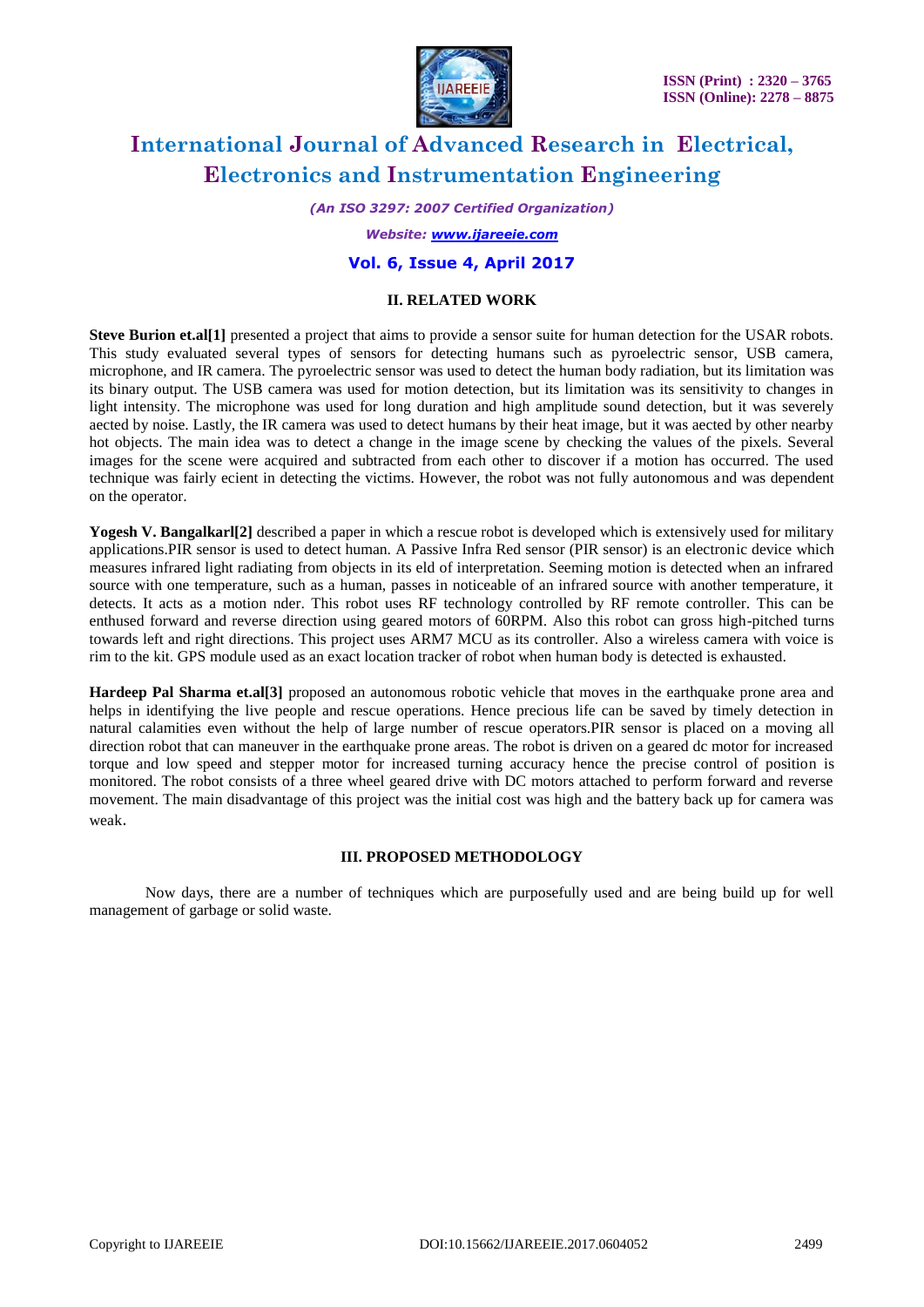

*(An ISO 3297: 2007 Certified Organization)*

*Website: [www.ijareeie.com](http://www.ijareeie.com/)*

**Vol. 6, Issue 4, April 2017**



**Fig 3.1 Block Diagram of Proposed System**

#### **MICROCONTROLLER**

The major heart of this project is microcontroller; a microcontroller (sometimes abbreviated C or MCU) is a small computer on a single integrated circuit containing a processor core, memory, and programmable input/output peripherals etc. However, compare to others, microcontroller is fast and very easy to program.

Crystal Oscillator - A crystal oscillator is an electronic oscillator circuit that uses the mechanical resonance of a vibrating crystal of piezoelectric material to create an electrical signal with a very precise frequency. This frequency is commonly used to keep track of time, to provide a stable clock signal for microcontrollers. The most common type of piezoelectric resonator used is the quartz crystal, so oscillator circuits incorporating them became known as crystal oscillators.

Reset Function - Reset is used for putting the microcontroller into a known condition. That practically means that microcontroller can behave rather inaccurately under certain undesirable conditions. In order to continue its proper functioning it has to be reset, meaning all registers would be placed in a starting position. Reset is not only used when microcontroller doesnt behave the way we want it to, but can also be used when trying out a device as an interrupt in program execution, or to get a microcontroller ready when loading a program.

### **DC MOTOR AND MOTOR DRIVER**

A DC motor is any of a class of electrical machines that converts direct current electrical power into mechanical power. The most common types rely on the forces produced by magnetic elds. Nearly all types of DC motors have some internal mechanism, either electromechanical or electronic; to periodically change the direction of current ow in part of the motor. Most types produce rotary motion; a linear motor directly produces force and motion in a straight line. Motor driver: This part is used to control the gate as per the situation. It is controlled by the microcontroller.

#### **COMMUNICATION ELEMENTS**

USART - A Universal Synchronous/Asynchronous Receiver/Transmitter (USART) is a type of a serial interface device that can be programmed to communicate asynchronously or synchronously.

Bluetooth module - A BlueTooth module is usually a hardware component that provides. a wireless product to work with the computer; or in some cases, the. Bluetooth may be an accessory or peripheral, or a wireless headphone or other product.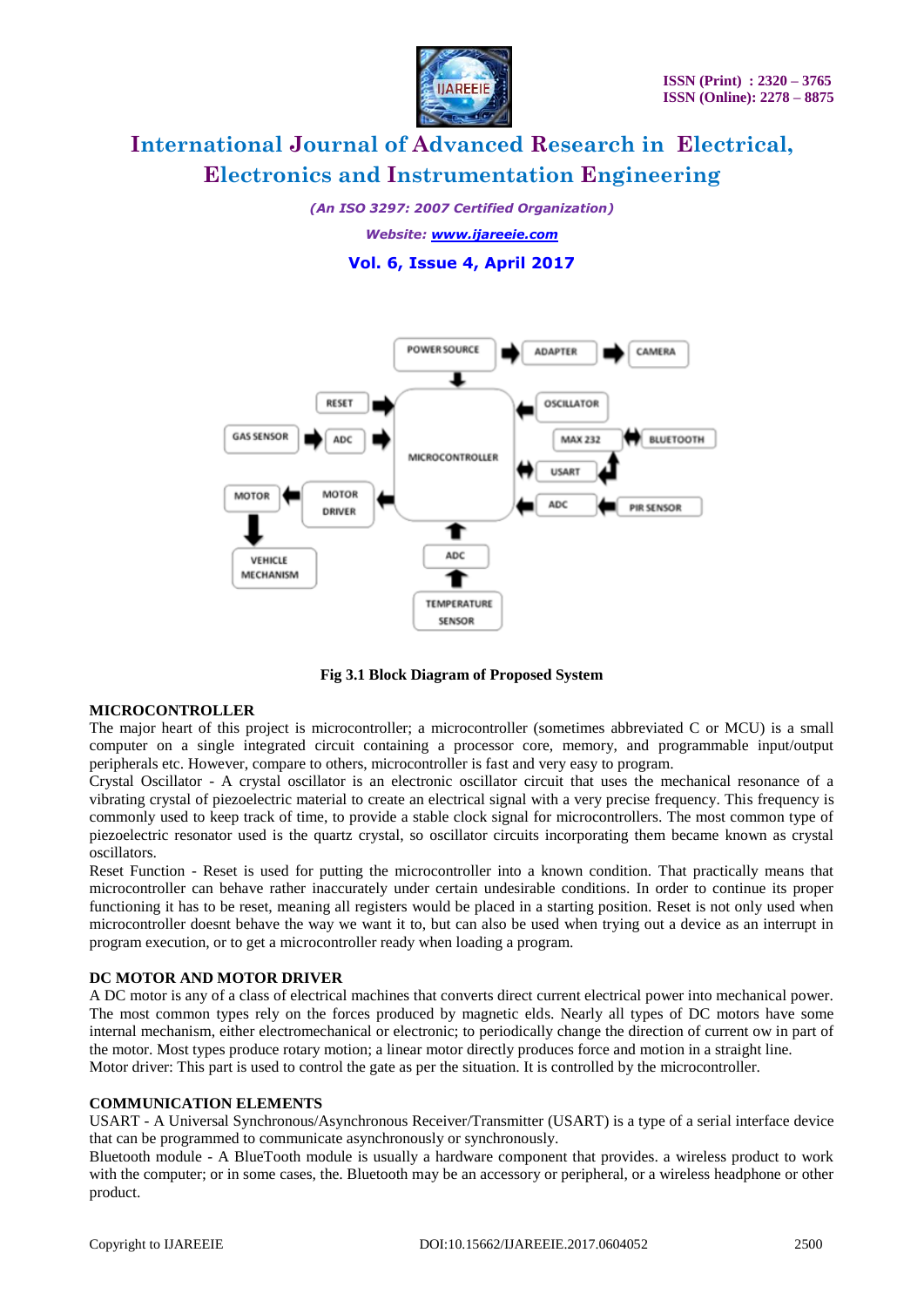

*(An ISO 3297: 2007 Certified Organization)*

*Website: [www.ijareeie.com](http://www.ijareeie.com/)*

### **Vol. 6, Issue 4, April 2017**

MAX232 - The MAX232 is an integrated circuit rst created in 1987 by Maxim Integrated Products that converts signals from a TIA-232 (RS-232) serial port to signals suitable for use in TTL-compatible digital logic circuits. The MAX232 is a dual driver/receiver and typically converts the RX, TX, CTS and RTS signals. The drivers provide TIA-232 voltage level outputs (about 7.5 volts) from a single 5-volt supply by on-chip charge pumps and external capacitors. This makes it useful for implementing TIA-232 in devices that otherwise do not need any other voltages. The receivers reduce TIA-232 inputs, which may be as high as 25 volts, to standard 5-volt TTL levels. These receivers have a typical threshold of 1.3 volts and a typical hysteresis of 0.5 volts.

### **ADC AND SENSORS**

ADC - In electronics, an analog-to-digital converter (ADC, A/D, AD, or A-to-D) is a system that converts an signal into a digital signal. A digital-to-analog converter (DAC) performs the reverse function. An ADC may also provide an isolated measurement such as an electronic device that converts an input analog voltage or current to a digital number proportional to the magnitude of the voltage or current. Typically the digital output will be twos binary number that is proportional to the input, but there are other possibilities. There are several ADC architectures. Due to the complexity and the need for precisely matched components, all but the most specialized ADCs are implemented as integrated circuits (ICs). Sensors are used to detect the various conditions required

### **POWER SUPPLY**

A power supply is a device that supplies electric power to an electrical load. The term is most commonly applied to electric power converters that convert one form of electrical energy to another, though it may also refer to devices that convert another form of energy (mechanical, chemical, solar) to electrical energy. A regulated power supply is one that controls the output voltage or current to a specic value; the controlled value is held nearly constant despite variations in either load current or the voltage supplied by the power supplys energy source.

### **IV. RESULTS AND DISCUSSION**

This system consist of a robot control section and video coverage section. This system consists of a Robot control section and video coverage section. Furthermore Robot section consists of a movable unit, which has Bluetooth module,camera, PIR sensor ,gas sensor and temperature sensor mount on it and a microcontroller PCB-Meprobo board.



**Figure 4 (a). Hardware Model**

The robot can be manually controlled using PC, with the help of Visual Basics. The user interface has options to control the robot motion and also displays the sensor details Visual analysis of the affected area is made possible by a wireless camera placed on the robot which captures live video of the scene. The live video enables the operator to control the robotic movement by observing the scene and avoiding obstacles.

Once an alive human is identified, the details from other sensors is observed before manual rescue operation. This